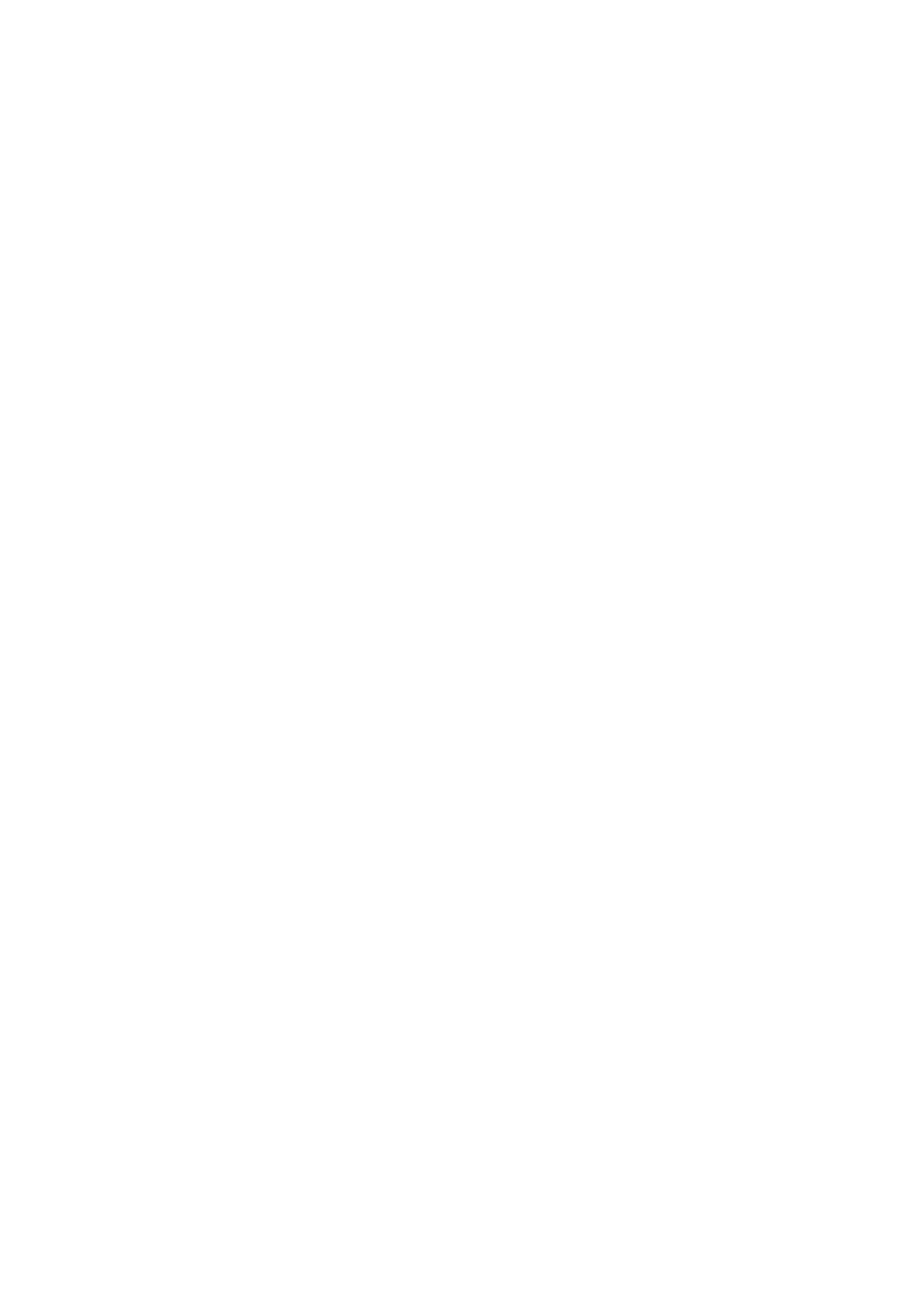# ASSEMBLY INSTRUCTIONS INSTRUCCIONES DE MONTAJE



# **A E27 with STEEL CABLES**



| Contents                                                                                        | Ref.                | Recommended Bulbs - Not Included      |
|-------------------------------------------------------------------------------------------------|---------------------|---------------------------------------|
| 1 x Shade with Electrical Cable &                                                               |                     | Bombillas Recomendadas - No incluidas |
| Lampholder (example of the POD<br>SP model in the drawing)                                      | LINK CHAIN 3 S      | 3 x E27 - LED Globe DIM 14 W          |
| 1 x Canopy                                                                                      | LINK CHAIN 4 S      | 4 x E27 - LED Globe DIM 14 W          |
| 2 x Screws & wall plugs                                                                         | LINK CHAIN 6 S      |                                       |
| 1 x Stopper                                                                                     |                     | 6 x E27 - LED Globe DIM 14 W          |
| 1 x Level                                                                                       | <b>MINIMIKADO S</b> | 1 x E27 - LED Mini Globe DIM 7 W      |
| *1 x Allen key No.2 (MMIK S)                                                                    | POD SM              | 1 x E27 - LED Double Tube DIM 18 W or |
|                                                                                                 |                     | 1 x E27 - LED Spherical DIM 11 W      |
| Contenido                                                                                       | POPY SP             | 1 x E27 - LED Double Tube DIM 18 W or |
| 1 x Pantalla con Cable eléctrico<br>y portalámparas (ejemplo del<br>modelo POD SP en el dibujo) |                     | 1 x E27 - LED Spherical DIM 11 W      |
| 1 x Florón                                                                                      | POPY SM             | 1 x E27 - LED Double Tube DIM 18 W or |
| 2 x Tornillos y tacos                                                                           |                     | 1 x E27 - LED Spherical DIM 11 W      |
| 1 x Suspensor                                                                                   |                     |                                       |
| 1 x Tope                                                                                        |                     |                                       |
| 1 x Nivel                                                                                       |                     |                                       |



No.2

**B**

# **E26 or GU24 with STEEL CABLES**

 $N_0.2$ 

\*1 x Allen key No.2 (MMIK S)

# **120 - 277V**

**220 - 250V**

| Contents                                                                                       | Ref.                | Recommended Bulbs - Not Included<br>Bombillas Recomendadas - No incluidas |
|------------------------------------------------------------------------------------------------|---------------------|---------------------------------------------------------------------------|
| 1 x Shade with Electrical Cable &<br>Lamphoder (example of the POD<br>SP model in the drawing) | LINK CHAIN 3 S      | $3 \times$ E26 - LED Globe 15 W or                                        |
| 1 x Canopy                                                                                     |                     | 3 x GU24 - LED A19 15 W                                                   |
| 2 x Screws                                                                                     | LINK CHAIN 4 S      | $4 \times$ E26 - LED Globe 15 W or                                        |
| 1 x Stopper                                                                                    |                     | 4 x GU24 - LED A19 15 W                                                   |
| 1 x Level                                                                                      | LINK CHAIN 6 S      | $6 \times$ E26 - LED Globe 15 W or                                        |
| *1 x Allen key No.2 (MMIK S)                                                                   |                     | 6 x GU24 - LED A19 15 W                                                   |
|                                                                                                | <b>MINIMIKADO S</b> | 1 x E26 - LED A15 5 W or                                                  |
| Contenido                                                                                      |                     | 1 x GU24 - LED Tube 10 W                                                  |
| 1 x Pantalla con Cable eléctrico                                                               | POD SM              | 1 x F26 - I FD A19 15 W or                                                |
| y portalámparas (ejemplo del                                                                   |                     | 1 x GU24 - LED A19 15 W                                                   |
| modelo POD SP en el dibujo)                                                                    | POPY SP             | 1 x E26 - LED A19 15 W or                                                 |
| 1 x Florón                                                                                     |                     | 1 x GU24 - LED A19 15 W                                                   |
| 2 x Tornillos                                                                                  | POPY SM             | 1 x E26 - LED A19 15 W or                                                 |
| 1 x Tope                                                                                       |                     | 1 x GU24 - LED A19 15 W                                                   |
| 1 x Nivel                                                                                      |                     |                                                                           |

\*1 x Allen key No.2 (MMIK S)

3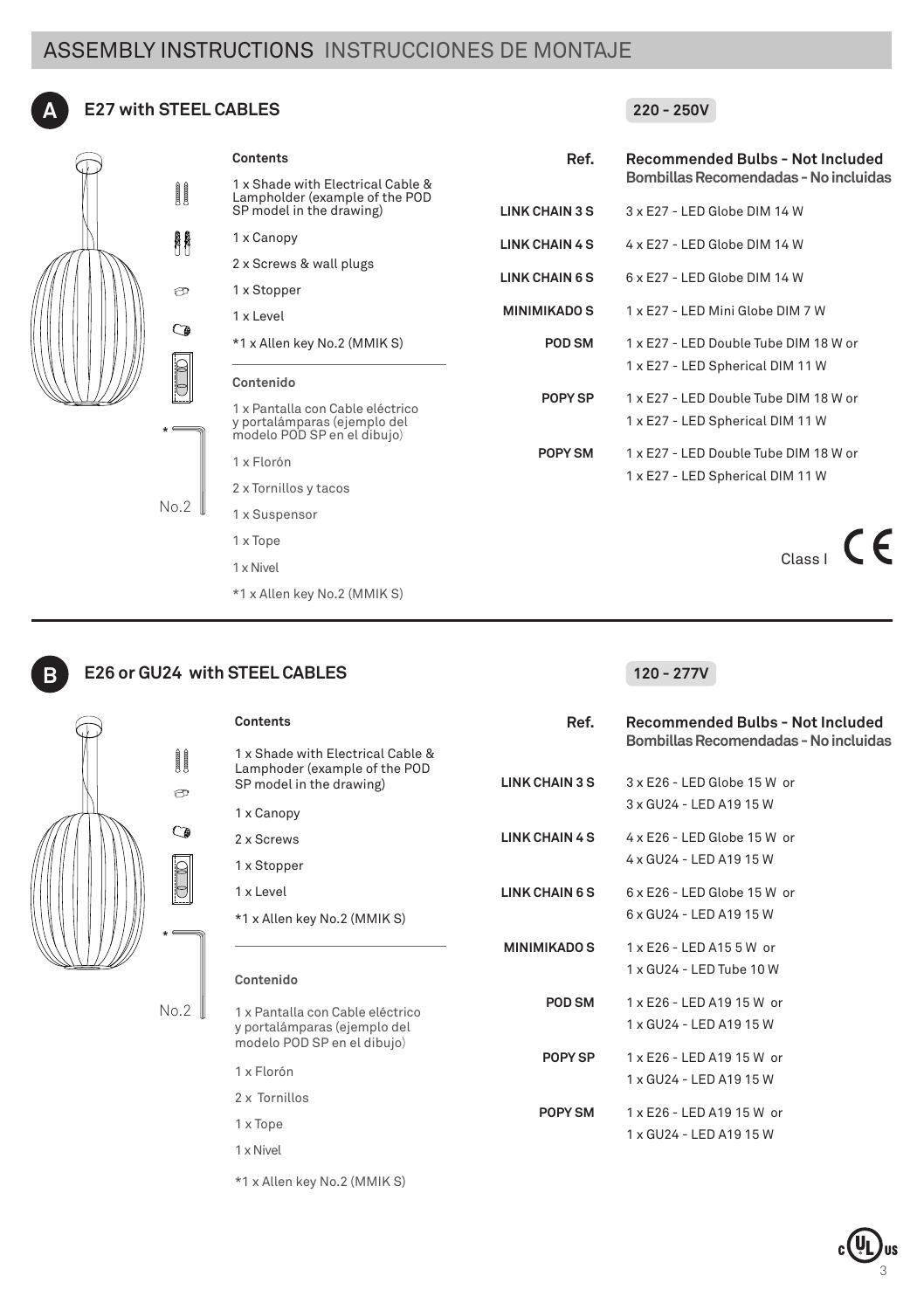# ASSEMBLY INSTRUCTIONS INSTRUCCIONES DE MONTAJE



# WARNING ADVERTENCIA



# **Before assembly and installing this product, carefully read the following:**

Turn off the mains before installing the lamp. Dry location only. This lamp is for indoor use only.

### **Antes de montar e instalar este producto lea atentamente:**

Desconectar la red eléctrica antes de instalar la luminaria. Ubicar en lugares secos. Luminaria para uso exclusivo en interior.

OPEN CANOPY ABRIR FLORÓN



The new canopy is made up of two concentric metallic cups, one fitting inside the other. To open the canopy unscrew the canopy support nut (A) and separate the two parts.

El florón está compuesto por una tapa exterior donde se aloja la parte eléctrica y un contraflorón, que sirve para cerrar, desenrosque la tuerca (A) para separarlas.

**2**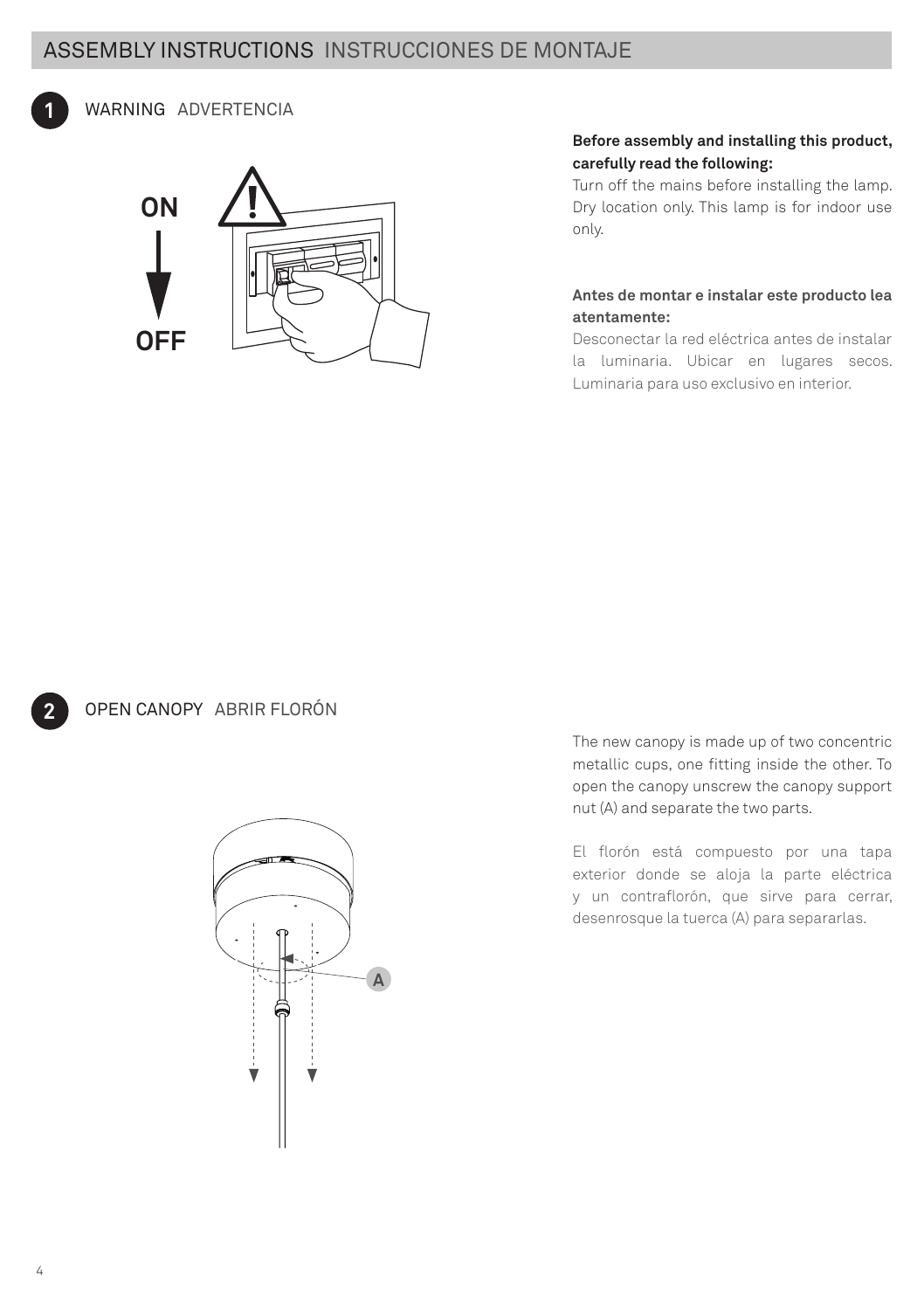

# FIX TO THE CEILING FIJAR AL TECHO

**220 - 250V**



### **If you have purchased a lamp with an E27 lampholder:**

Feed the electrical wires (B) from the mains throught the top of the canopy (C). Screw the top half of your canopy to the ceiling with the screws and wall plugs (D&E) and prepare to wire up.

### **Si ha adquirido una lámpara E27:**

Pasar los cables eléctricos (B) a través del florón (C), fijar al techo con los tacos (D) y tornillos (E) para posteriormente conectar.

### **If you have purchased a lamp with E26, GU24 or G9 with STEEL CABLE lamp:**

Feed the electrical wires (B) from the mains throught the top of the canopy (C). Attach the top half of your canopy to the juntion box using the screws (E) and prepare to wire up..

# **Si ha adquirido una lámpara E26, GU24 o G9 con CABLE DE ACERO:**

Pase los cables eléctricos (B) de la red a través de la placa trasera eléctrica (C), fije la placa trasera a la caja de conexiones (1) con los tornillos (E), para posteriormente conectar.

### **120 - 277V**



**B E26 or GU24 with STEEL CABLES**

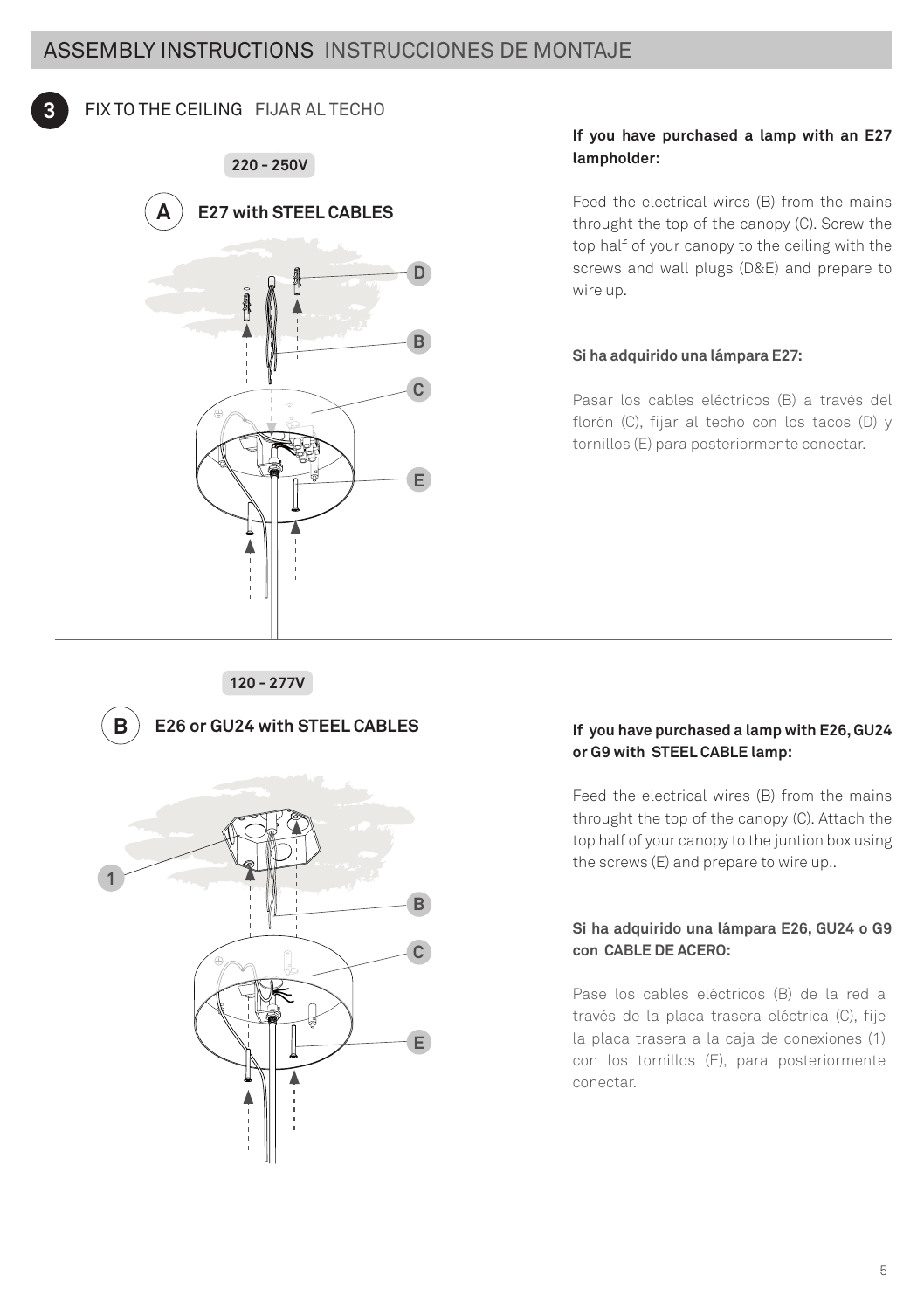Use allen

# MINIMIKADO

**4.1**

**4.2**

**4**

INSTALL THE BULB INSTALAR BOMBILLA



# **Perform this steps only if you have purchased a MINIMIKADO lamp:**

**Realice estos pasos sólo si ha adquirido una lámpara MINIMIKADO**

To put in the bulb you must first remove the acrylic tubular diffuser by removing the two screws on either side of the diffuser using the allen key supplied.

Para colocar la bombilla, primero debe quitar el difusor tubular acrílico, quitando los dos tornillos que se encuentran a cada lado con la llave allen suministrada.

# SHADE MOUNT MONTAJE DE PANTALLA



# **Shade mounting.**

Press the mettalic studs through the rubber gromets.

### **Note: do not remove the metalic studs.**

Make sure your MiniMikado shade is the right way up according to the drawing before clipping the shade to the studs on the lamp holder ring.

# **Montaje de la pantalla.**

Presione los tacos metálicos a través de las arandelas de goma.

**Nota: no retire primero los pernos metálicos.**

Asegúrese de que la pantalla MiniMikado está en la posición correcta fijandose en el dibujo, antes de enganchar la pantalla en los pernos metálicos.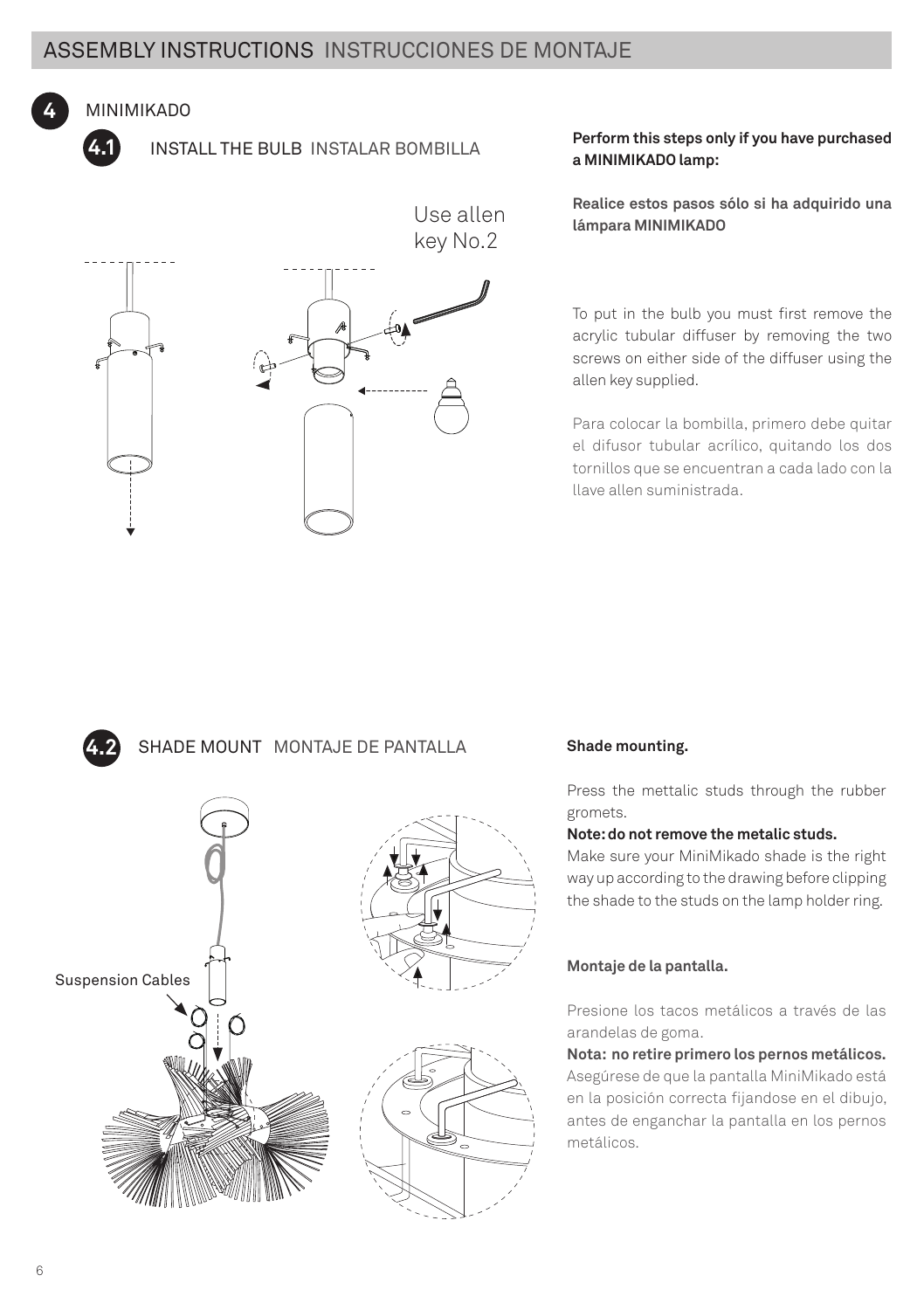

**5** ADJUST THE HEIGHT AJUSTAR ALTURA<br>
Invering the stainless steel adjustment cable lowering the stainless steel adjustment cable (F) and cut off the excess (Det1).

> Note: Do not cut off the excess until you are sure of the height of your lamp.

For added security put on the stopper (G) and tighten it (Det 2).

Level the lamp with the level supplied, adjusting the height of the steel cables if necessary the suspenders.

Ajustar la altura de la lámpara subiendo o bajando los cables de acero (F) y corte el sobrante (Det1).

Nota: No cortes el exceso de cable hasta que no estés seguro de la altura de tu lámpara.

Para mayor seguridad poner el tope (G) en los extremos de los cables de acero y apretarlos (Det2).

Nivele la lámpara mediante el nivel suministrado, ajustando la altura de los cables de acero en los suspensores.



CONNECTION CONEXIÓN



MAINS CABLE

**E26 or GU24**



# Turn off the mains before installing the lamp.

Connect the lamp to the mains as follows. You should have a three wire cable coming

from the mains, **N, L** and **GND** ( $\pm$ ).

Connect these to the cables of the same colour coming from the lamp.

Desconectar la red eléctrica antes de instalar la luminaria.

Conecte la lámpara de la siguiente manera.

Debería tener tres cables viniendo de la red,  $N$ , **L** and  $GND$  ( $\pm$ ).

Conectelos al mismo color en la regleta de conexiones ubicada en el florón.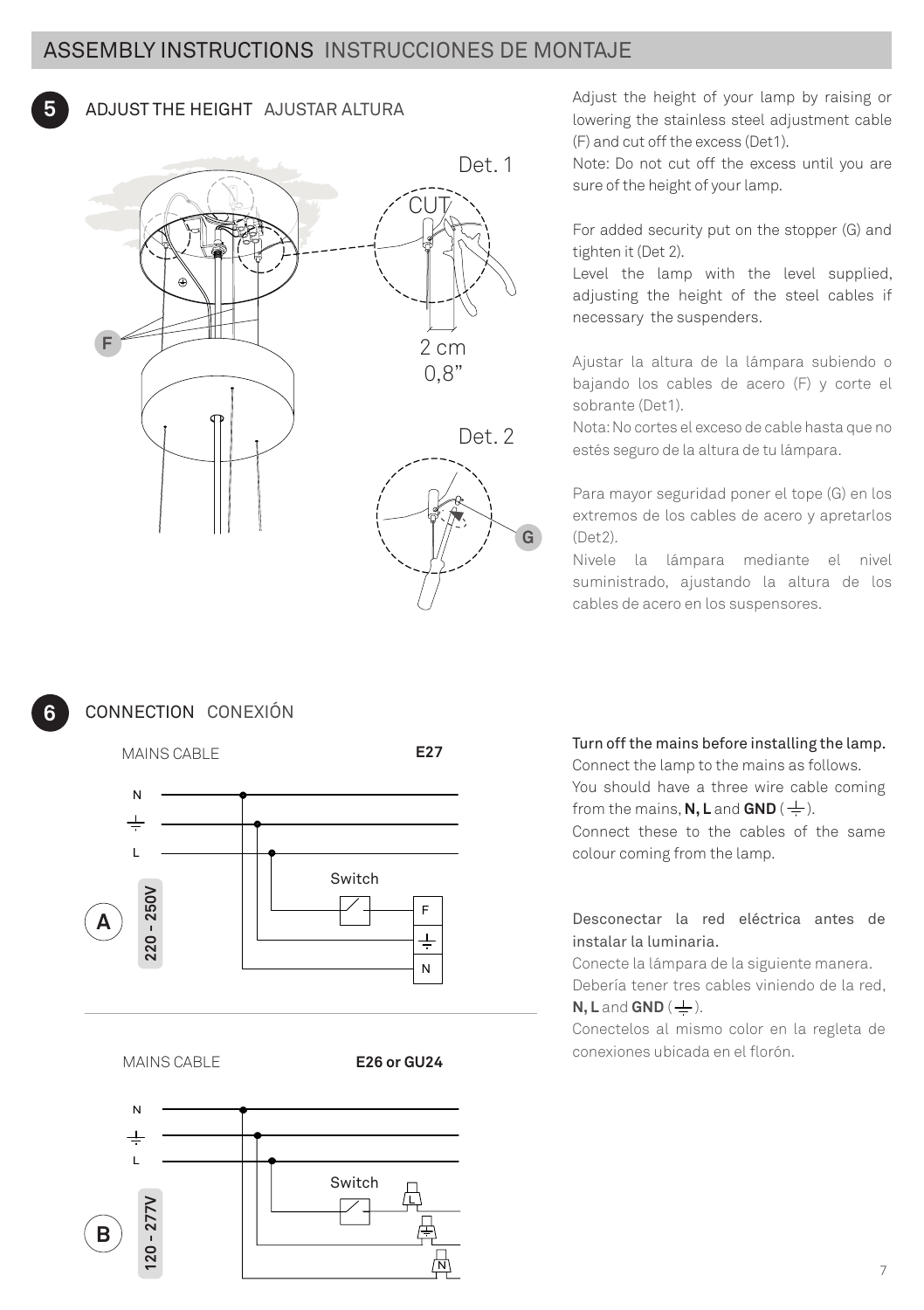#### ELECTRICAL CABLE TRAP PRENSACABLE **7**



Tighten the screw on the electrical cable trap (H).

Apriete el tornillo del prensacable (H).



**8** CLOSE CANOPY CERRAR FLORÓN



Once all your wiring is complete raise the canopy and screw on the canopy support nut (I) that holds the cover in place.

Una vez conectados todos los cables, suba el contraflorón y fíjelo enroscando la tuerca (I).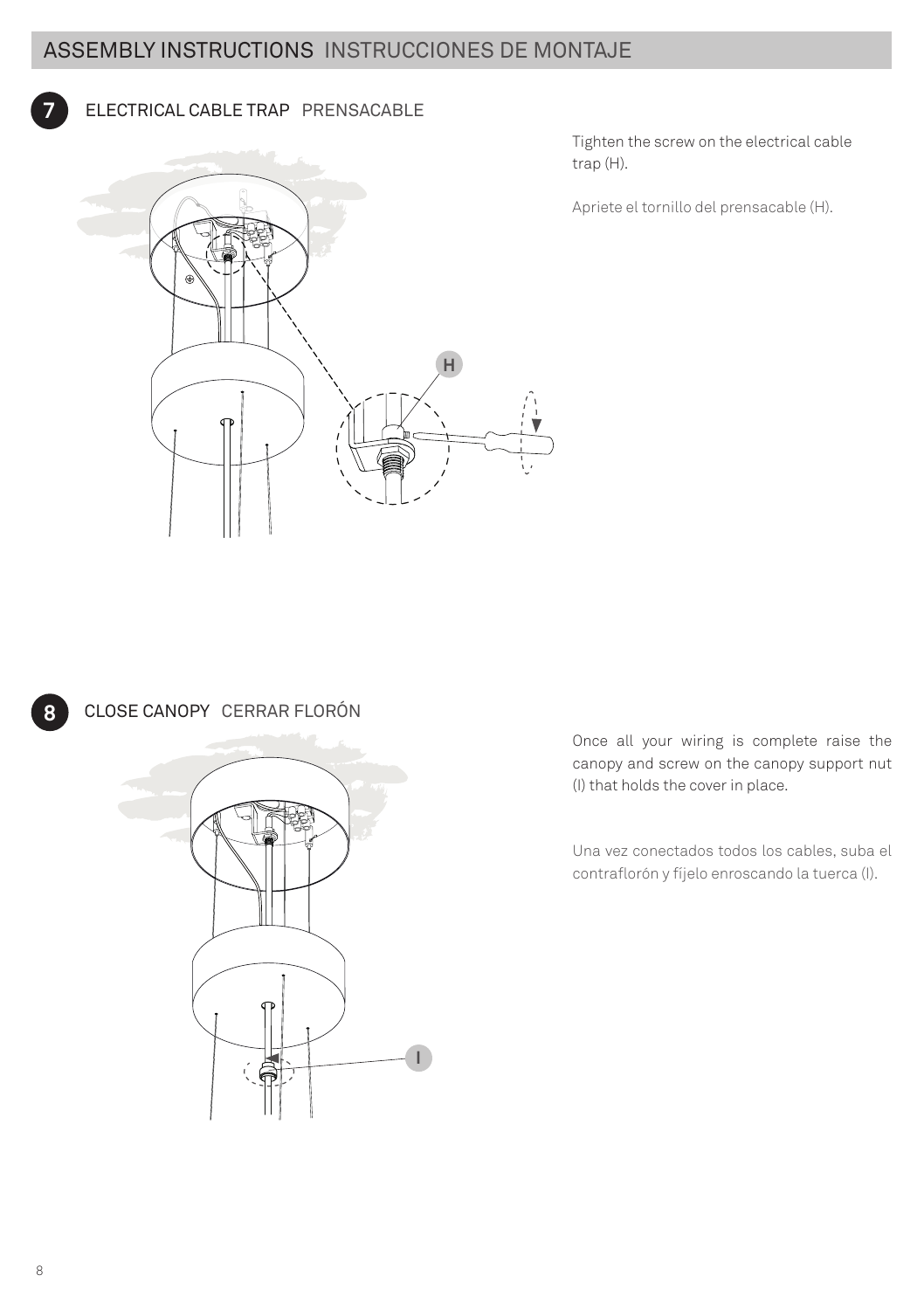# ASSEMBLY INSTRUCTIONS INSTRUCCIONES DE MONTAJE

CABLE CLIP CLIP



Put on the cable clip (J) and clip it to the electrical cable.

(example of the DMO SP model in the drawing)

Colocar el clip (J) en el cable eléctrico y fijar. (ejemplo del modelo DMO SP en el dibujo)



**9**

**11**

**10** INSTALL THE BULB INSTALAR BOMBILLA



Install the bulb or bulbs. (example of the DMO SP model in the drawing)

Instalar la bombilla o bombillas. (ejemplo del modelo DMO SP en el dibujo)

TURN ON THE MAINS CONECTAR LA TENSIÓN ELÉCTRICA

Turn on the mains again.

Conectar la tensión eléctrica.